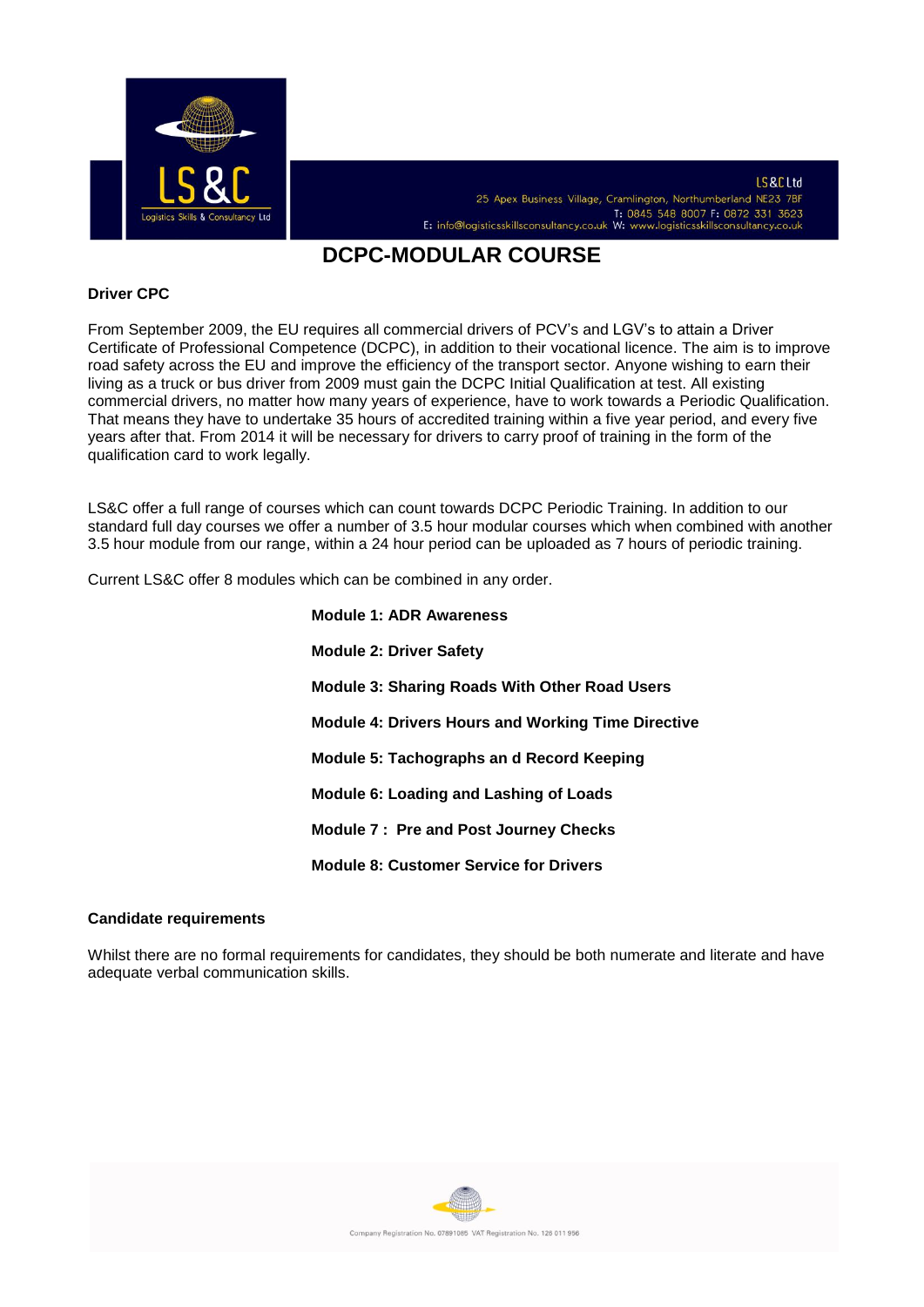

# **Module 1: ADR Awareness**

## **Objective**

At the end of the course the candidate will have sufficient knowledge of dangerous goods and a full understanding of the legislation that governs their carriage and handling. The candidates will also understand their responsibilities under national and international legislation regarding the transport of dangerous goods. They will also understand how to minimise the risk of injury to people and damage to property and the environment. This course also makes clear the need for and provides a platform for ongoing dangerous goods training.

- Regulations and Application of the Rules  $\bullet$
- Limited Quantities  $\bullet$
- Load Thresholds  $\bullet$
- Loading and Unloading Hazardous Goods  $\bullet$
- Hazards of Goods  $\bullet$
- Class 1-Explosives  $\bullet$
- Class 2-Gases  $\bullet$
- Class 3-Flammable Liquids  $\bullet$
- Class 4-Flammable Substances  $\bullet$
- Class 5- Oxidizers and Organic Peroxides  $\bullet$
- Class 6- Toxic and Infectious Substances  $\bullet$
- Class 7-Radioactives  $\bullet$
- Class 8- Corrosives  $\bullet$
- Class 9- Miscellaneous  $\bullet$
- Hazardous Waste and other Regulations $\bullet$

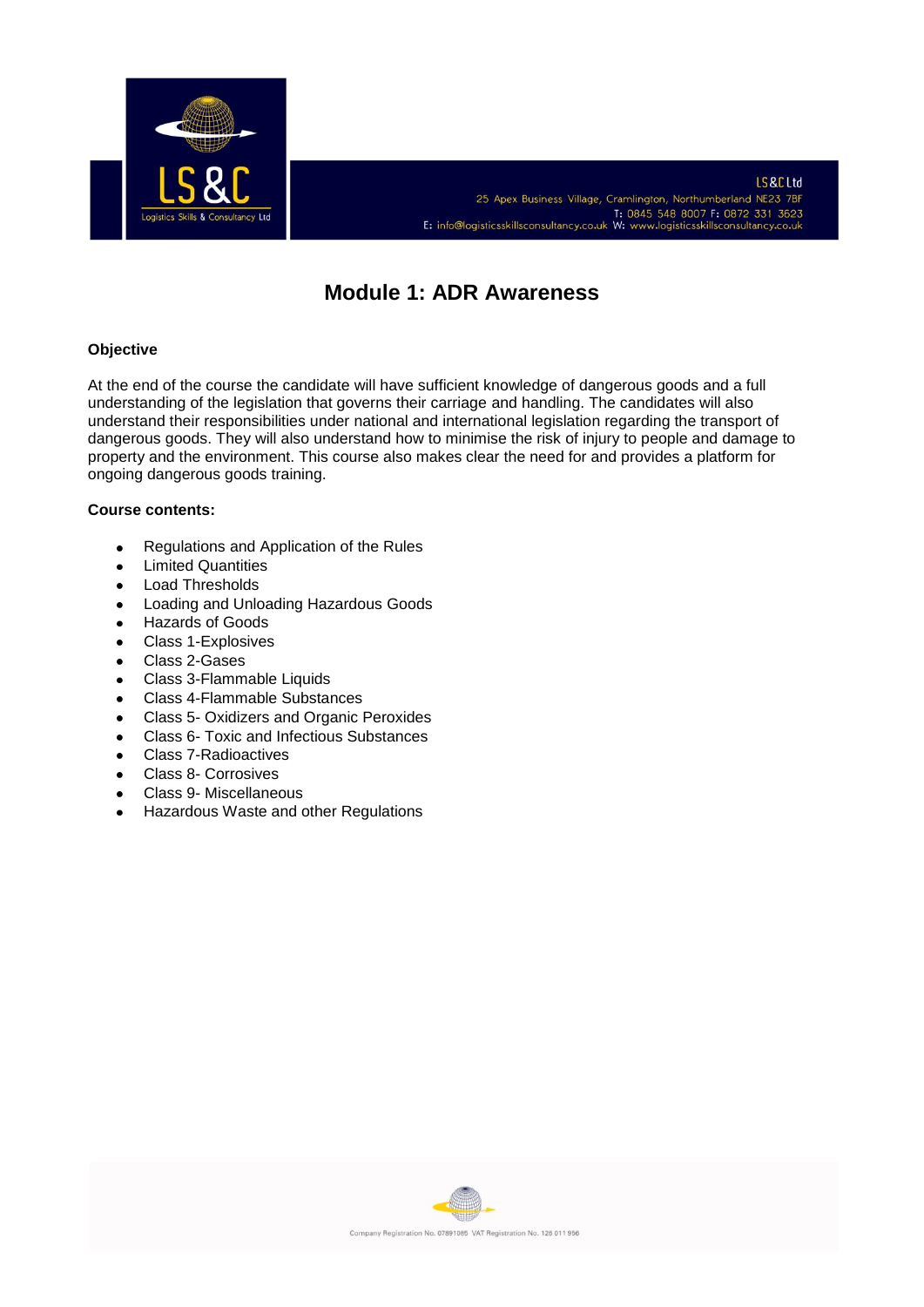

# **Module 2: Driver Safety**

## **Objective**

To give professional drivers an understanding of the hazards in their workplace, the legal responsibilities of drivers and employers and safe methods of work. At the end of the course drivers will be more aware of the risks of the road and accidents at work including the human, material and financial consequences. They will have a greater ability to prevent criminality and illegal immigrants. They will have a greater understanding of the importance of physical and mental ability, the principles of healthy balanced eating, effects of alcohol drugs, the symptoms causes and effects of fatigue, stress and the basic work /rest cycle

- Preparing for Work: Attendeesr Responsibilities, Employer Responsibilities,  $\bullet$
- $\bullet$ Tiredness,
- Food and Nutrition,  $\bullet$
- Drugs and Alcohol  $\epsilon$
- Safety Behind the Wheel: In Cab, Blind Spots, Mobile Phones  $\bullet$
- Safety Around the Vehicle: Yard Roadside, PPE, Dangerous Goods and Noise  $\bullet$
- Manual Handling  $\bullet$
- Load Safety  $\bullet$
- Slips Trips and Working at Height  $\bullet$
- Other Equipment:  $\bullet$
- Feeding Back to Management,  $\bullet$
- Accident Reporting  $\bullet$
- Security of Attendees and The Load  $\bullet$
- Bad Weather Driving: Snow, Wind, Preparation

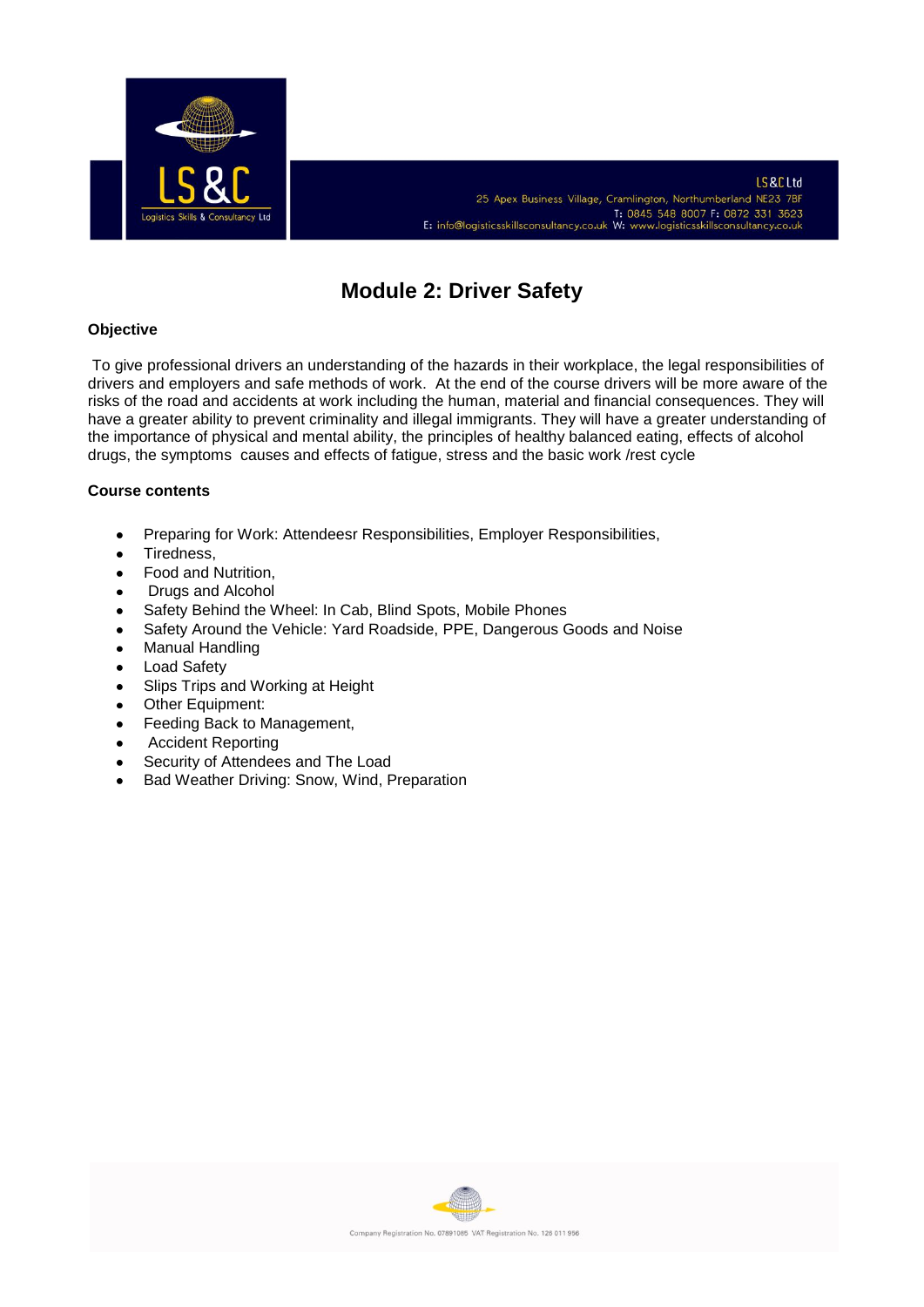

# **Module 3: Sharing Roads With Other Road Users**

## **Objective**

To give professional drivers a better understanding of the risks, needs & challenges of all road users and to promote a safer driving style. At the end of the course the attendee will be able to, list key primary causes of collisions, identify vulnerable road user groups, list driver behaviours that will reduce risks to the above vulnerable road user groups, list safer driver behaviours that will contribute specifically to reducing the risks for each of the vulnerable road user groups, identify key safety related issues for operators. Additionally they will be able to understand the legal and insurance company requirements after an accident.

## **Course contents**

- Causes of Collisions  $\ddot{\phantom{a}}$
- Mobile Phone Impairment  $\bullet$
- Risks and Casualties  $\bullet$
- **Pedestrians**  $\bullet$
- **Cyclists**  $\bullet$
- Powered 2 Wheelers  $\bullet$
- Other Road Users  $\bullet$
- $\bullet$ Blind Spots
- Animals  $\bullet$
- Accident Procedure
- Image and Courtesy  $\bullet$

# **Module 4: Drivers Hours and Working Time Directive**

## **Objective**

To give professional drivers a full understanding and comply with their responsibilities with regard to EU driver's hour's regulations and the Working Time Directive in order to increase compliance and reduce infringements.

- Understanding the need for regulation  $\bullet$
- Tiredness and Fatigue-Highway Code Requirements  $\bullet$
- EU Drivers Hours Regulations  $\bullet$
- Working Time Directive
- Fitness to Drive

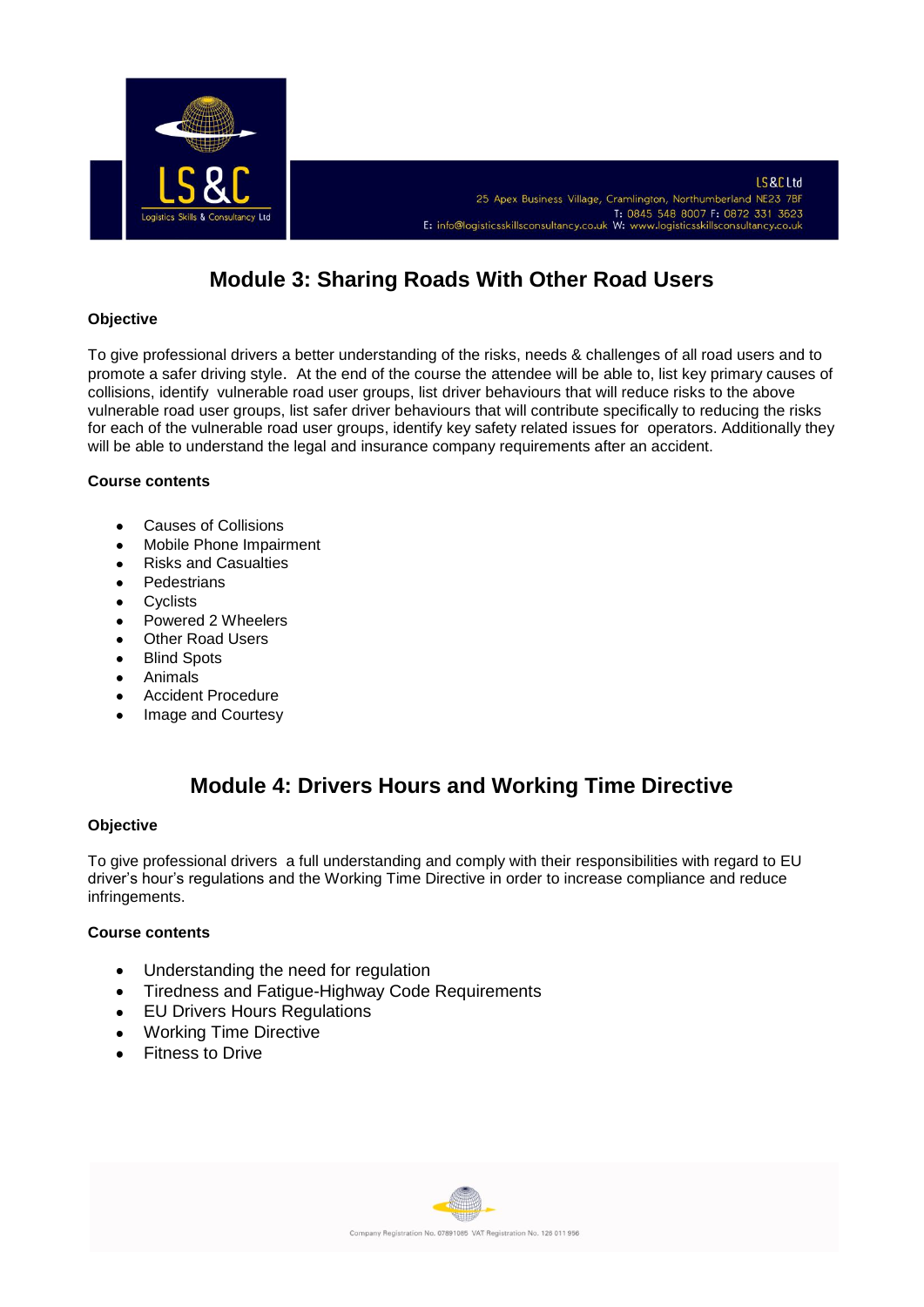

# **Module 5: Tachographs and Record Keeping**

### **Objective**

To give professional drivers the knowledge to make correct use of Analogue and Digital Tachograph equipment allowing them to fulfil their legal requirements. The course covers the use of both types of tachograph and the use of manual entries.

#### **Course contents**

- Analogue Tachograph Use  $\bullet$
- Analogue Tachograph Record Keeping  $\bullet$
- Digital Tachograph Use Basics  $\bullet$
- Digital Tachograph Use Extra Requirements
- Digital Tachograph Record Keeping  $\bullet$
- Mixed Driving Record Keeping

# **Module 6: Loading and Lashing of Loads**

#### **Objective**

To give drivers the information required to enable them to prepare vehicles to be loaded and unloaded safely. At the end of the course the attendee will be able to understand their responsibilities and safe practices allowing them to safely prepare vehicles for loading/unloading, load and unload vehicles in a safe manner, comply with legislative requirements relating to load security, weights and dimensions.

- Driver responsibilities  $\bullet$
- The problem with load safety  $\bullet$
- $\bullet$ The principles of load control
- Methods and equipment
- Vehicle Loading and Unloading  $\bullet$
- Weights, Dimensions and Roadside Checks